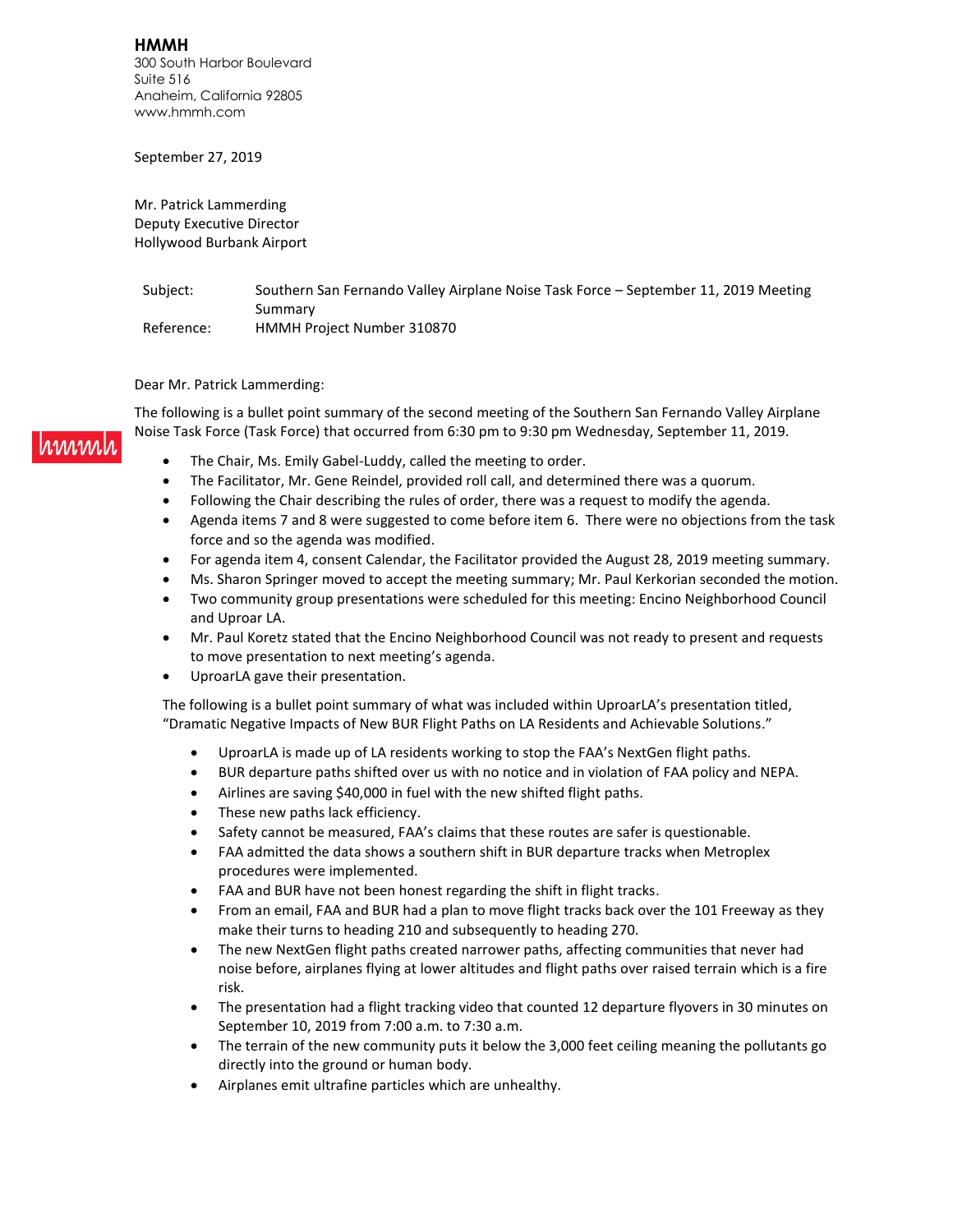- A 2018 study found that living under a NextGen Flight path in Queens shortened people's lives by 1 year.
- FAA did not use noise measurements and noise modeling did not take into account terrain and Doppler Effect and echo impact were ignored.
- Ms. Raquel Girvin of the FAA acknowledges that for noise-sensitive areas within our national parks, wildlife refuges and historic sites a yet to be defined different criteria is needed.
- Airplane noise impacts include increased risk of cardiovascular disease, links between aircraft noise exposure and increased hypertension; aircraft noise can disturb sleep and impair sleep recuperation.
- FAA is hiding harmful impacts, they have been conducting a new survey on noise at 20 airports across the country for years but has not make the findings public.
- From a confidential airports council presentation the results show communities are significantly impacted by noise in areas beyond the 65 DNL and aircraft noise annoyance is higher today. Both these findings are particularly true at airports who had an abrupt change.
- Noise readings were made and show the levels are between 74-79 dB recorded on a class-1 analyzer.
- The long term solution is to **F**an out departures, **A**scend faster, **I**nclude San Fernando Valley community, **R**estore original flight paths (FAIR).
- The Task Force should create a moratorium on the Flight Management System and Dan Feger's Interim Solution.
- Mr. Dan Feger's Interim Solution:
	- o Operation twist, turn west immediately and spread the tracks.
	- o Implementation would "twist" the aircraft sooner to the west over pre-NextGen historical flight tracks.
	- o 6 interim measures:
		- As the FAA to establish a minimum vectoring altitude (MVA) of 1000' for nonmountainous vs 2000' for mountainous areas.
		- Ask ACT expedite delivery of vectors as aircraft reaches MVA.
		- Ask ATC instruct aircraft to immediately turn to the west as soon as radar vectors provided.
		- Ask the FAA to issue a NOTAM to initiate the turn from heading 210 to turn west before crossing the 101 Freeway.
		- Ask the FAA issue a NOTAM to establish a higher minimum climb rate
		- Ask the airlines use a higher climb rate to ascend to the MVA to initiate turn from 210 heading with the objective to turn to the west before crossing the 101 Freeway.
	- o Operation Quiet-question, understand, investigate, explain and think.
	- o Operation Jet noise: JT&T north of 101 Freeway stop expansion.
- Task Force member questions for Uproar LA:
	- o Will you make the slides available to us so we can post them on the website?
		- **Response: Yes.**
	- o Mr. Dan Feger only presented one of his three solutions. Will he be available to present the remaining two?
		- Response: Yes, when Studio City for Quieter Skies presents they will have Mr. Dan Feger present as part of their long-term solutions.
	- $\circ$  In the notebook provided to Task Force members, are there maps that show the affected neighborhoods?
		- Response: The front map shows all our members, but the FAA has many documents that have plenty of maps showing the tracks. It is mainly Toluca Lake, Studio City, Sherman Oaks, Encino and a lot of the time it goes down the Mullholland Corridor and hits parts of Beverly Hills., LA and Bel Air.

# *rmmn*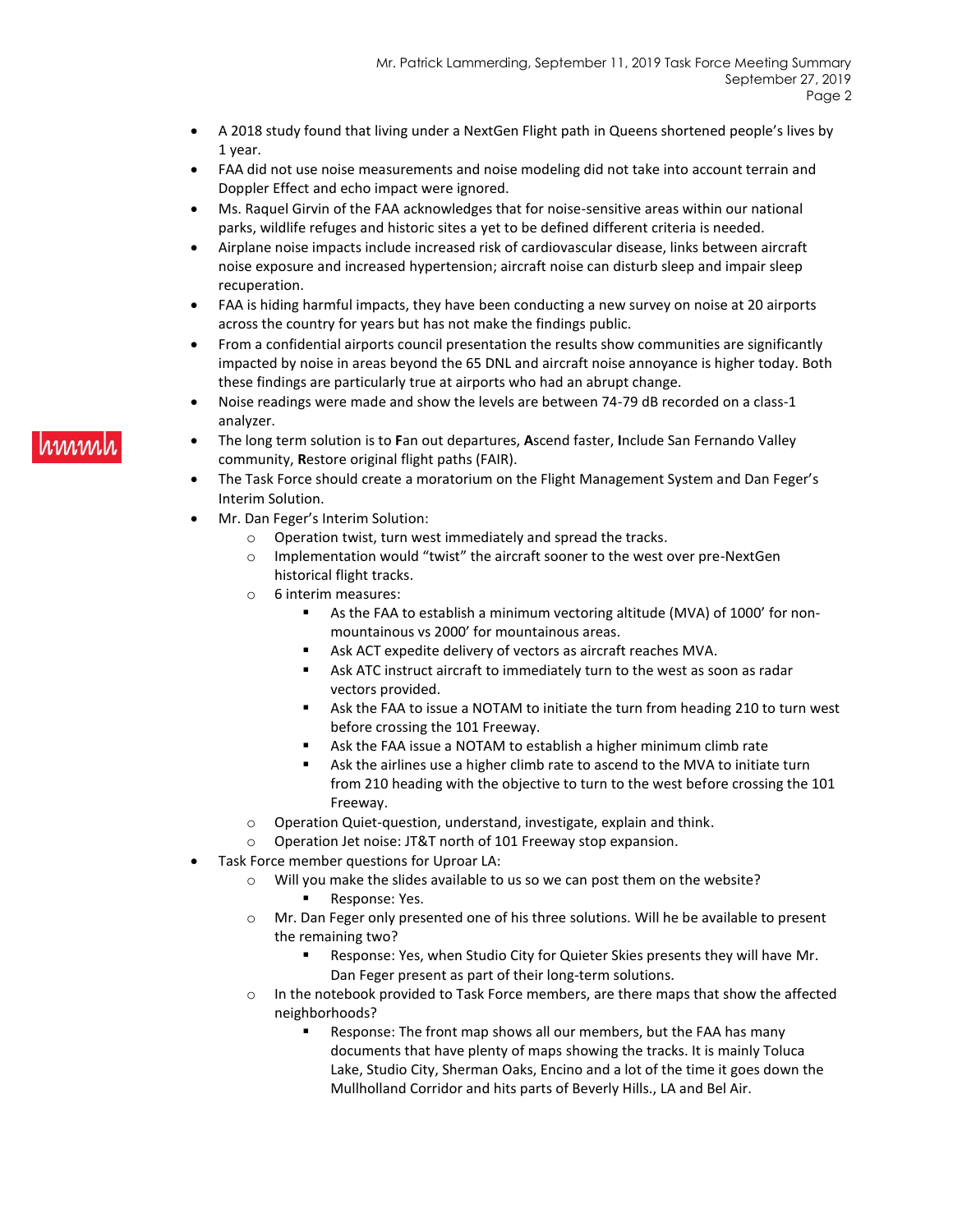- $\circ$  Multiple times you reference historical original flight paths, do you have maps of pre-Metroplex?
	- Response: No, there are not a lot of maps, but the FAA admitted it in their executive summary and they have the documentation it shifted. BUR airport also has it. L&B did a study over ten years, which shows the change in the last two.
- o What are the dates of the original historical paths before the Southern California Metroplex change?
	- Response: Most communities will say it is flown before it becomes permanent. It became permanent 2017 Burbank Airport, the SoCal Metroplex was in 2016. The L&B Report and FAA study shows it was at the time of implementation that this southern shift happened, but the FAA's paperwork claims that is not Metroplex.
- Task force members then provided questions/comments for the FAA and/or HMMH to answer at subsequent meetings.
	- o Mr. Paul Kerkorian:
		- Will be submitting written comments for staff the next meeting.
			- Report back on the feasibility of all of the interim solutions that had been proposed by Mr. Dan Feger and specific recommendations to ensure their expedited implementation to the extent that they are feasible which we will discuss at the next meeting.
		- **Response from the FAA regarding Uproar LA's comments regarding the safety** analysis of Metroplex implementation.
		- I understand that for many years the option of east departures was largely ruled out because of the perceived risk due to proximity to the Verdugo Mountains. I would like to understand if that is true, why that is not a risk for the Santa Monica Mountains. I would like to have a comparison of the geography, safety issues, engine failure potential, and all factors that go into the safety analysis to be reported back to the Task Force.
		- I have sent a list of questions related to take-off procedures and what the airlines ability to do is in that process, I would like to make that apart of the record so that we can get FAA's responses to those same questions so we hear both from the airlines and the FAA as well as airport staff. Who is responsible for what portion of that and is it feasible to make changes and who is saying no.
		- I submitted a freedom of information act request in October 2018 received a partial denial in December 2018 and inadequate responses. The City of Attorney of LA submitted a FOAA appeal in February 2019 indicating the withholding of information I sought was improper. I would like to again reiterate the freedom of information request I had made and ask the FAA provide the documentation I requested to this Task Force and to my office so we have all of that information before us as well.
		- With regard to the proposed Burbank airport replacement terminal, it is important we start taking about this in the context in our work, I would like to understand because the NEPA process is coming to a close I would like to know what anticipated changes there will be and number of flights, and types of aircraft if the replacement terminal is rebuilt and I would like to know what baseline for air traffic is being used in the environmental analysis under NEPA right now, what are the baseline traffic numbers and the dates of the baseline so we can compare what we are analyzing under the NEPA process and folks sitting here are actually experiencing.
	- o Mr. Paul Koretz:
		- Appears the FAA is violating its own rules, I would ask how and why they would be doing that.

## **MMMM**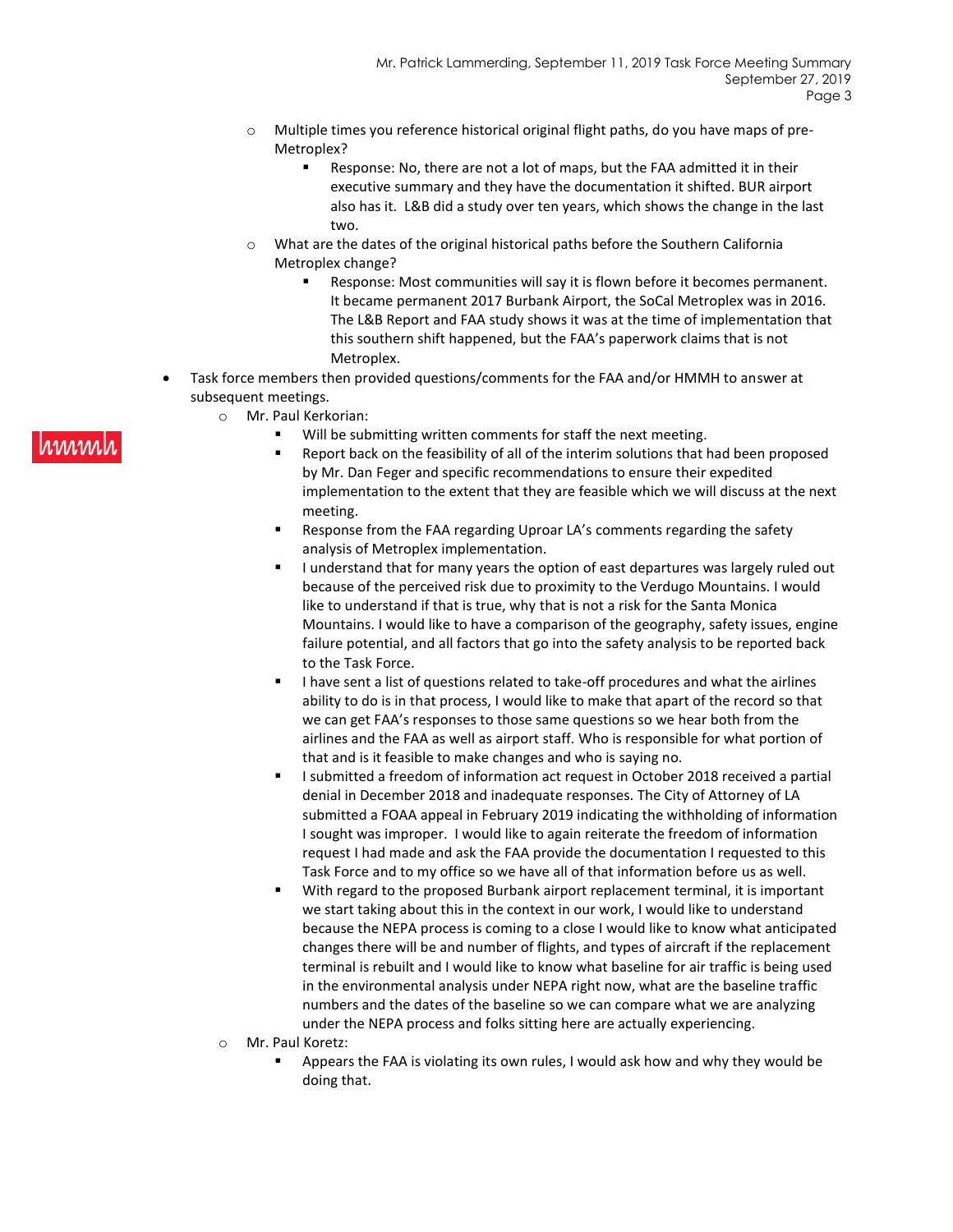- It appears that no one review the potential impacts and if done they withheld that from the public. If they did do a review and found what people are, actually experiencing they are literally running people's lives.
- With low flights over the mountains, they are also harming wildlife. We have heard mountain lion patters have shifted due to low airplanes and helicopters.
- Why didn't the FAA and perhaps the airport let the public know it is happening?
- Why did the FAA not do a pilot program? People are having similar experiences across the country, why didn't they do one or two and test the impacts
- Does the FAA have maps of old flight paths and of maps the new flight paths and can those be released to us?
- Is the FAA aware of the fire danger especially with the low flying planes and with the even lower flying helicopters? Helicopters do seem to crash on occasion and crash into a hillside could cost lives and billions of dollars.
- In a situation like this that is so devastatingly bad, is there a reason why we would not just say we screwed up, this is devastating thousands of people and why don't we start the process of planning for your new system by going back to the old roots first and working out from there.
- Who determines how quickly a plane can ascend. Is it the airlines, do the airports themselves have a say in that or is it purely the FAA? Where does the abilities to affect that fall?
- o Mr. David Ryu:
	- Thank VNY and BUR airports for meeting with me.
	- I have 25 questions that I would like to submit. 14 on General Aviation 6 on the Burbank Airport and 5 on the Van Nuys Airport. I would like to add 2 more questions to the Burbank Airport.
	- To clarify Mr. Paul Kerkorian's question, on what was presented by Mr. Dan Feger, Is Twist, Quiet and Jet noise possible to do?
	- For Twist, is it possible to do at Burbank?
	- Question 17a as it pertains question 17 on my document. With question number 6 in mind, can SLAPP ONE and OROSZ ONE 1 waypoints be moved to be over the 101 freeway? Question 6: is there altitude and safe distance requirements for incoming and outgoing flights that must be met when an aircraft is departing, descending or being vectored, what are those requirements?
	- Explain exactly what happens between liftoff and 3000' and if you could explain all the different protocols associated with all the vectoring?
- o Mr. Mike Aguilera:
	- My first two questions come out of the Transportation OIG report dated August 27, 2019
		- It notes that in 2015 the FAA established the noise steering committee to address environmental noise related issues associated with PBN, would it be possible to get more information about that committee or any documents that come from that committee to aid us in finding solutions.
		- In that same report it notes that benefits analysis is becoming better using the joint analysis team, and in southern California that joint analysis team was deployed in 2018, is there any updated when we can get the cost/benefit analysis new information from the joint analysis team when they are looking specifically at the southern California region?
	- Would it be possible to get along with the maps of previous historical and current flight paths to get specifically all the procedures coming out of VNY and BUR?
	- What is the feasibility of deploying our own noise monitors to these areas?
- o Ms. Sharon Springer:

# **MMMM**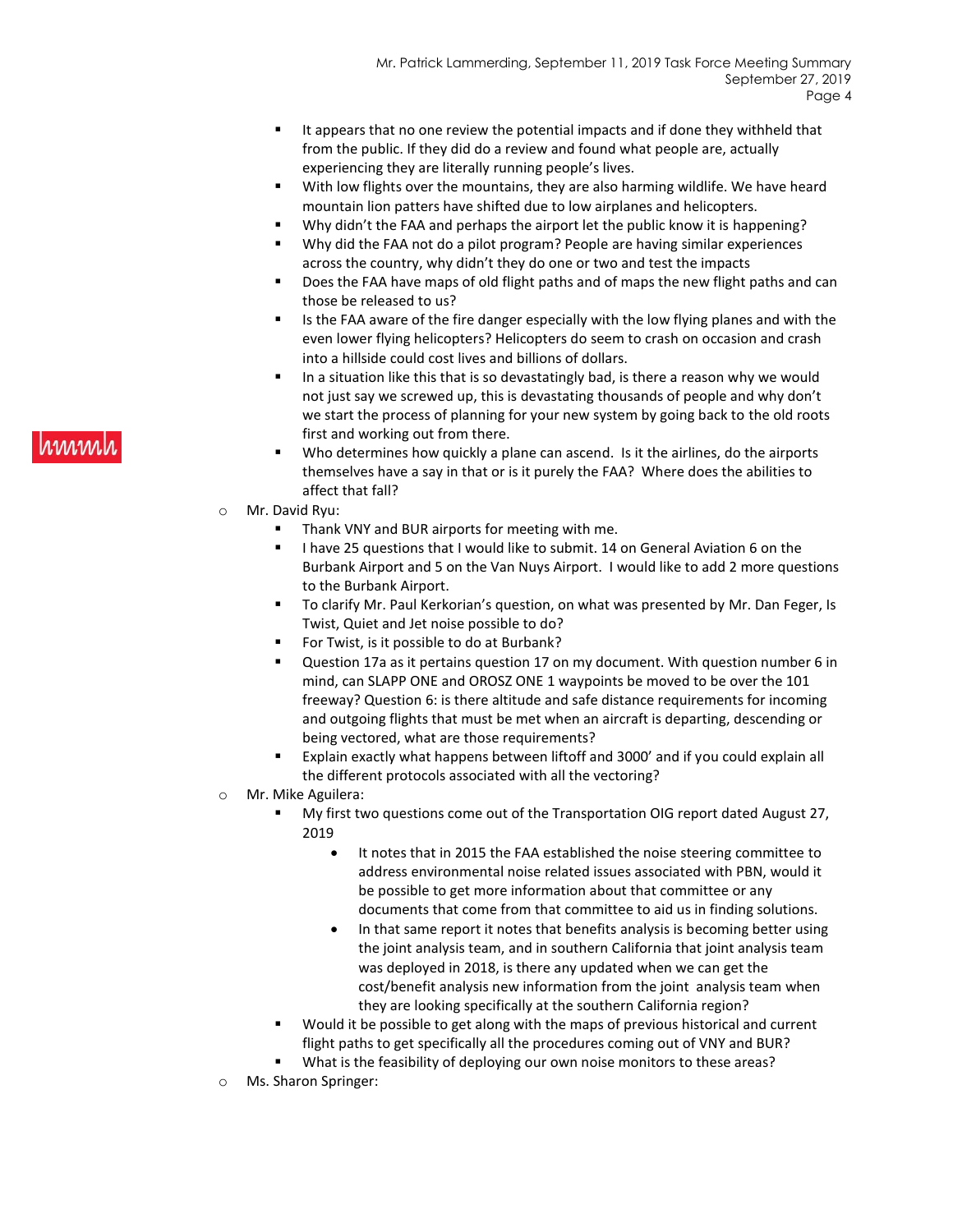- I would like to know the impact of heat and weight on altitude, and at what point a plane can turn, and do flight paths altitudes and turning radius change seasonally? Specifically does it change in the wintertime flight paths, altitudes, lift and rate of ascent?
- I would like to see if there is a correlation between the climate and flight altitudes and flight patterns.
- o Mr. Peter Mueller:
	- What is the standard climb rate for aircraft taking-off? Is there a policy at the FAA for climbing at a certain rate?
	- With regards to asking for a higher climb rate, do airlines have a choice in climb rate or do they follow the direction of ATC?
- o Ms. Emily Gabel-Luddy:
	- The early morning departures from the BUR and VNY airports and the continuing departures throughout the day I would like to know more about how those are interrelated because of the volume of traffic in the air. I know that at 7:00 a.m. the planes at BUR are ready to go and do take off one after another. I am interested in flight patterns and departures for the remainder of the day, whether there is fewer flights on the weekend, and then the busiest time during the week.
	- How the vectors and departures related to one another including the arrivals. I think HMMH and FAA should be able to comb through that so we can get closer to proposals like we saw this evening.
- The Facilitator asked that all written questions/comments be submitted within one week. Should be submitted through Mr. Patrick Lammerding at BUR.
- The next meeting was then discussed. Suggested date of October 17, 2019.
- Mr. Paul Kerkorian asked that we hear all community presentations and then set a meeting to hear all response to questions and having the opportunity to follow up.
- Council members make themselves available to hear community presentations if they are unable to be at the next meeting.
- For the next meeting we will bring in as many community groups to present.
- We will hold all responses to questions until a future meeting when all council members are available to attend.
- Mr. Paul Kerkorian asked if we can agenize to set all future meeting dates at the next meeting.
- Mr. David Ryu suggested that we should just list all dates for the future meetings at the next meeting.
- The Facilitator recommended setting the next meeting date today and working outside this meeting to meet a consensus to set the next three to four meeting dates.
- It was agreed to set the next meeting date of October 17, 2019 at the Burbank Marriott Hotel.
- It was agreed to agenize more community groups to present at the next meeting.

The following is a bullet point summary of the general ideas of the public comment portion of the Task Force meeting.

- Return to pre NextGen flight patterns.
- The noise problem is from commercial jets and BUR.
- The noise is intrusive, loud, and constant.
- Concern of fire risk. Flight are being directed over the fire hazard zone of the Santa Monica Mountains.
- Aircraft operators do care and they support local non-profits and help students look at careers in aviation.
- Task force was created by congressional response and not BUR. The FAA should take immediate action on Section 175 requests from BUR and VNY.
- Tax dollars are paying for NextGen.
- Why does the City of Burbank have two votes as part of the Task Force?

## hmml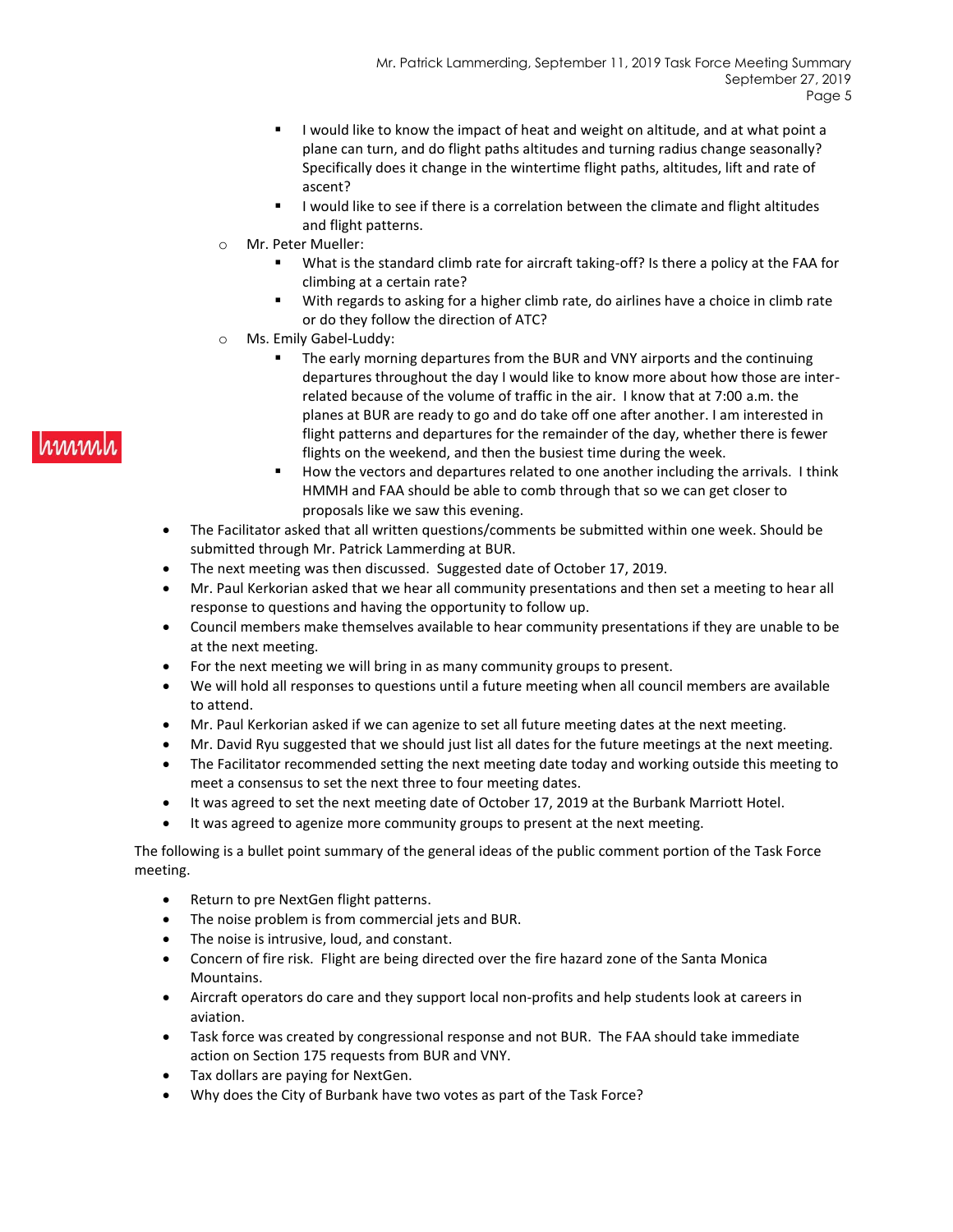- Why can't we go back to pre-Metroplex? Why was it moved in the first place?
- Lower planes mean more emissions.
- Concern over wildlife within the Santa Monica Mountains.
- Plane noise negatively affects children's health and learning.
- Homeowner installed own ADSB received and complied data of number of flights over Carpenter Charter School.
- Have arrivals changed as well?
- Thank you to the airports and airport tenants.
- Currently sharing the noise now, the more privileged are now getting it.
- The aircraft now fly over SE of the airport are committing crimes, noise is ricocheting off the mountains.
- L&B study showed that the volume of flights from 2015-2017 was up 15%. Did the FAA use the 2017 flight number as the baseline?
- Quoting noise ordinance and property disclosure from sale of house.
- Sherman Oaks Emergency Service Auto Club cannot hear safety calls from the 405 and 101 Freeways.
- Aircraft depart well past 10 p.m. Normally happens 3-4 times per week.
- Moving the flights from where they are now will have negative effects over new communities.
- VNY and BUR work jointly together to establish a voluntary nighttime curfew.
- Operation Jet noise- created an open SID and allow RSIP outside 65 if under RNAV. They should shorten Runway 15.
- Money from VNY supports our community and offers jobs.
- It is time to sell and move out of Studio City, Likely for a plane to crash, many flights in a short period.
- Neighbors across the street received sound insulation, but we are not eligible.
- BUR had best year in 2008 before NextGen, why cannot they go back to original flight paths.
- When wind changes arrivals come over home and are much lower than departures.
- Sound bounces off the canyon walls so we can hear it multiple times. Provided a handout showing the echo effect.
- NextGen is saving airlines a lot of money; American corporations like SWA knew this would happen.
- Will FAA make a presentation?
- FAA needs good PR and to do the right thing
- Playing aircraft noise from speaker.
- Airports are concerned with safety and are a major part of our community.
- Having planes flying lower is increase greenhouse gases.
- Do any of the Task Force members live in the area?
- FAA made the changes without consulting the community.
- I bought at BUR not LHR, lied to about expansion, new terminal will allow all 14 gates to be used.
- It would be bad to add flights over the 101 Freeway.
- The low flying planes are ruining mental health and homes are going to be devalued.
- You have had a long time to evaluate all the data and time to leverage against the FAA.
- Is this a new subject? We know who did the homework and who did the research-people are dying.
- EIR should have done before this started.
- Thanks for the more appropriate venue, where is FAA's useful participation, get the right FAA people here to make this a solutions group.
- Encino suffers from VNY private airport, how many people will be sacrificed by commerce and expansion?
- Appeal to fairness, should not shift flights over the 101 Freeway, it just shifts the concerns to a new highly populated area.
- The question is where will noise be and whose lives will be effected, their solution will just move noise to other homes, not a solution.
- Need action now, can you change the zoning of the homes we live in?

# **MMMM**